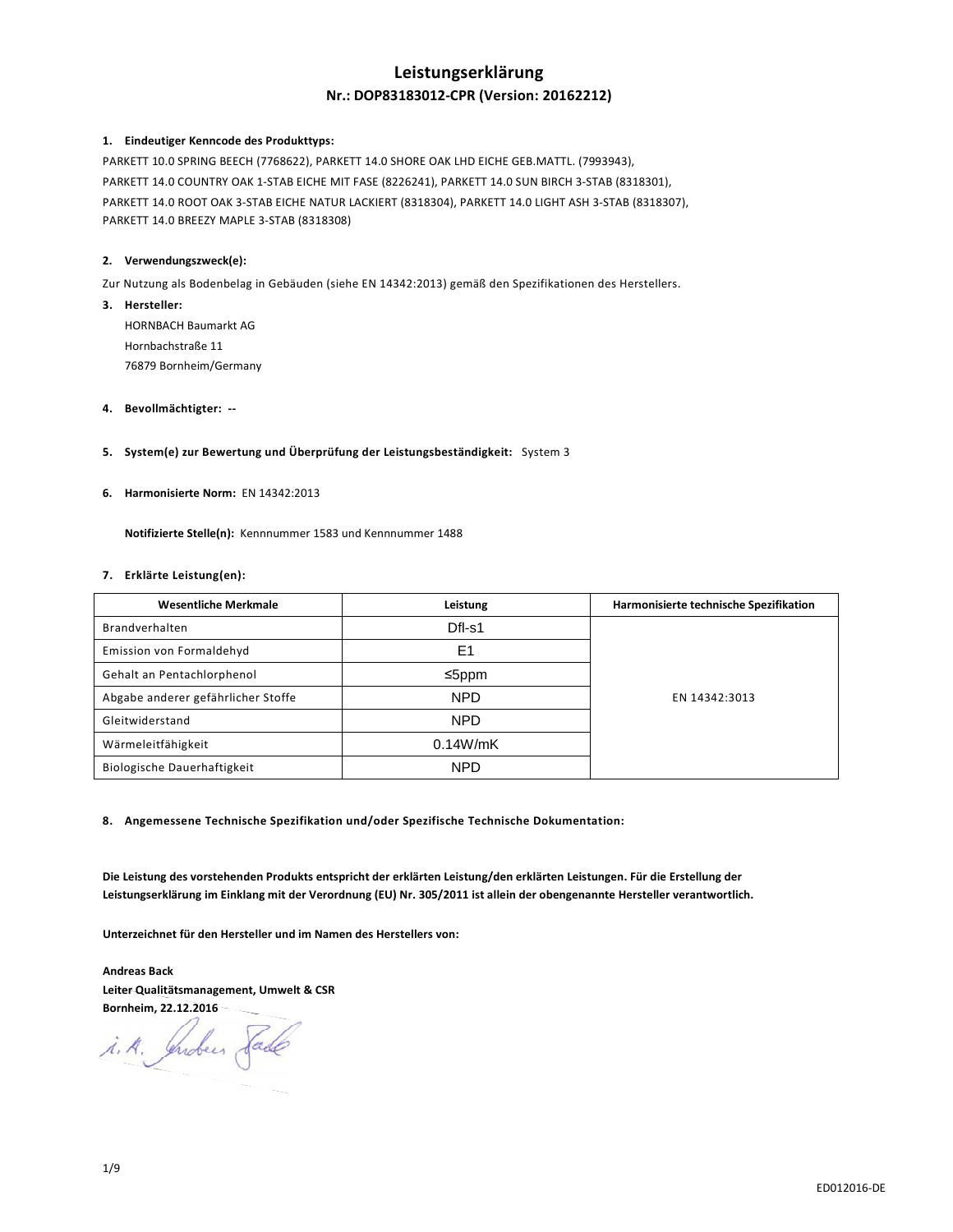# **Declaration of Performance**

# **No DOP83183012-CPR (Version: 20162212)**

#### **1. Unique identification code of the product-type:**

PARKETT 10.0 SPRING BEECH (7768622), PARKETT 14.0 SHORE OAK LHD EICHE GEB.MATTL. (7993943), PARKETT 14.0 COUNTRY OAK 1-STAB EICHE MIT FASE (8226241), PARKETT 14.0 SUN BIRCH 3-STAB (8318301), PARKETT 14.0 ROOT OAK 3-STAB EICHE NATUR LACKIERT (8318304), PARKETT 14.0 LIGHT ASH 3-STAB (8318307), PARKETT 14.0 BREEZY MAPLE 3-STAB (8318308)

#### **2. Intended use/es:**

For use as floor covering in buildings (see EN 14342:2013) according to the manufacturer's specifications.

**3. Manufacturer:**  HORNBACH Baumarkt AG Hornbachstraße 11 76879 Bornheim/Germany

#### **4. Authorised representative: -**

**5. System/s of AVCP:** System 3

#### **6. Harmonised standard:**

 **Notified body/ies:** Kennnummer 1583 und Kennnummer 1488

#### **7. Declared performance/s:**

| <b>Essential characteristics</b>         | Performance | Harmonised technical specification |
|------------------------------------------|-------------|------------------------------------|
| Reaction to fire                         | Dfl-s1      |                                    |
| Formaldehyd Emissions                    | E1          |                                    |
| Content of Pentachlorophenol             | ≤5ppm       |                                    |
| Release of additional harmful substances | <b>NPD</b>  | EN 14342:3013                      |
| Slip resistance                          | <b>NPD</b>  |                                    |
| Thermal conductivity [W/mK]              | 0.14W/mK    |                                    |
| <b>Biological durability</b>             | <b>NPD</b>  |                                    |

**8. Appropriate Technical Documentation and/or Specific Technical Documentation:** 

**The performance of the product identified above is in conformity with the set of declared performance/s. This declaration of performance is issued, in accordance with Regulation (EU) No 305/2011, under the sole responsibility of the manufacturer identified above.** 

**Signed for and on behalf of the manufacturer by:** 

**Andreas Back Head of Quality Assurance, Environmental Issues & CSR At Bornheim on 22.12.2016** 

i.A. Indees Sade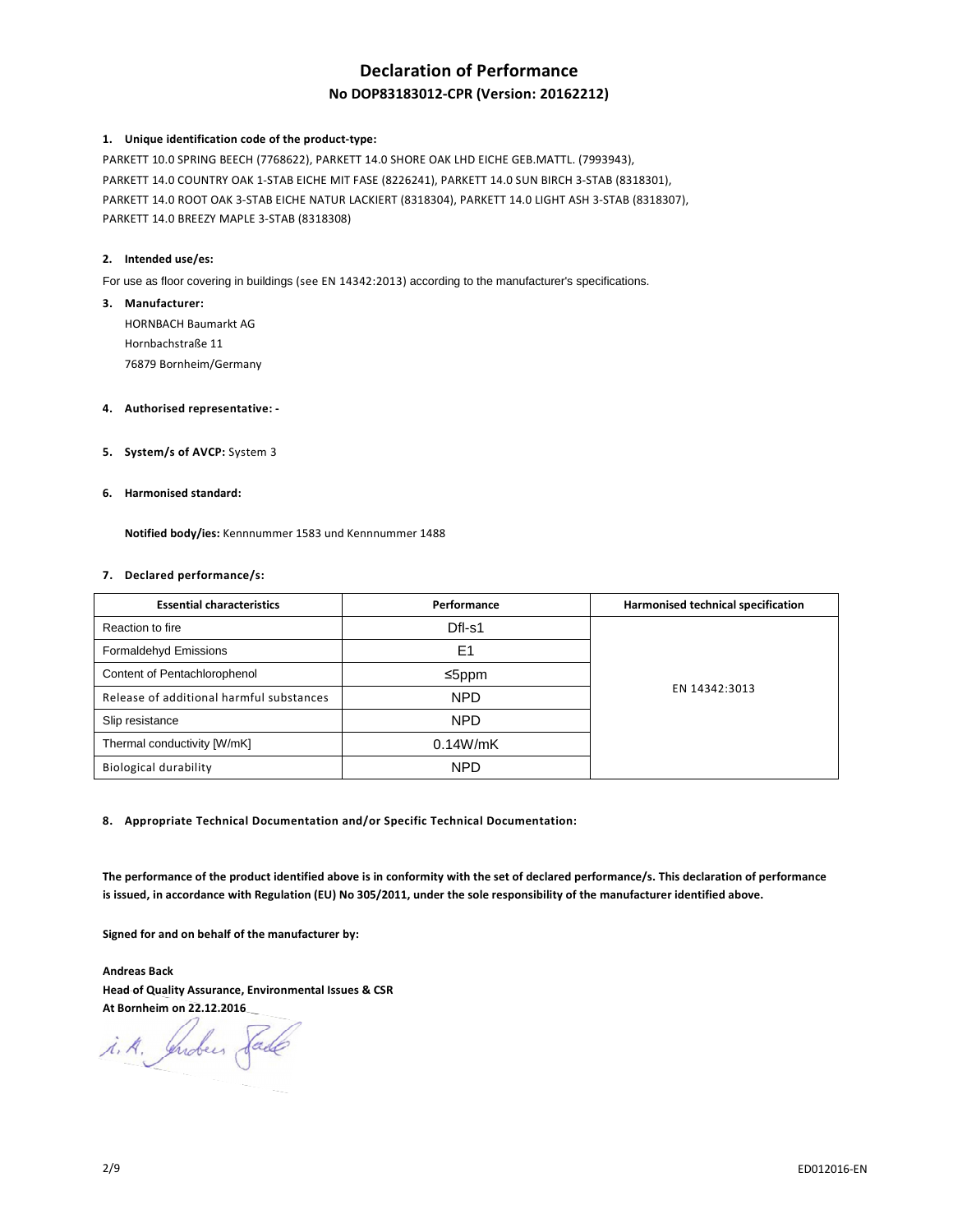# **Déclaration des Performances N o DOP83183012-CPR (Version 20162212)**

### **1. Code d'identification unique du produit type :**

PARKETT 10.0 SPRING BEECH (7768622), PARKETT 14.0 SHORE OAK LHD EICHE GEB.MATTL. (7993943), PARKETT 14.0 COUNTRY OAK 1-STAB EICHE MIT FASE (8226241), PARKETT 14.0 SUN BIRCH 3-STAB (8318301), PARKETT 14.0 ROOT OAK 3-STAB EICHE NATUR LACKIERT (8318304), PARKETT 14.0 LIGHT ASH 3-STAB (8318307), PARKETT 14.0 BREEZY MAPLE 3-STAB (8318308)

### **2. Usage(s) prévu(s) :**

Pour une utilisation comme revêtement de sol dans les bâtiments (voir EN 14342:2013) selon les spécifications du fabricant.

- **3. Fabricant :**  HORNBACH Baumarkt AG Hornbachstraße 11 76879 Bornheim/Germany
- **4. Mandataire :**
- **5. Système(s) d'évaluation et de vérification de la constance des performances :** Système 3

#### **6. Norme harmonisée :**

 **Organisme(s) notifié(s) :** Kennnummer 1583 und Kennnummer 1488

#### **7. Performance(s) déclarées :**

| Caractéristiques essentielles               | Performance    | Spécifications techniques harmonisées |
|---------------------------------------------|----------------|---------------------------------------|
| Réaction au feu                             | $DfI-S1$       |                                       |
| Émissions de formaldéhyde                   | E <sub>1</sub> |                                       |
| Teneur en pentachlorophénol                 | ≤5ppm          |                                       |
| Emission d'autres substances<br>dangereuses | <b>NPD</b>     | EN 14342:3013                         |
| Résistance au glissement                    | <b>NPD</b>     |                                       |
| Conductivité thermique [W/mK]               | 0.14W/mK       |                                       |
| Durabilité biologique                       | <b>NPD</b>     |                                       |

**8. Documentation technique appropriée et/ou documentation technique spécifique :** 

**Les performances du produit identifié ci-dessus sont conformes aux performances déclarées. Conformément au règlement (UE) n o 305/2011, la présente déclaration des performances est établie sous la seule responsabilité du fabricant mentionné ci-dessus.** 

**Signé pour le fabricant et en son nom par :** 

**Andreas Back Directeur Management de la qualité & CSR À Bornheim, le 22.12.2016** 

i.A. Indees Sade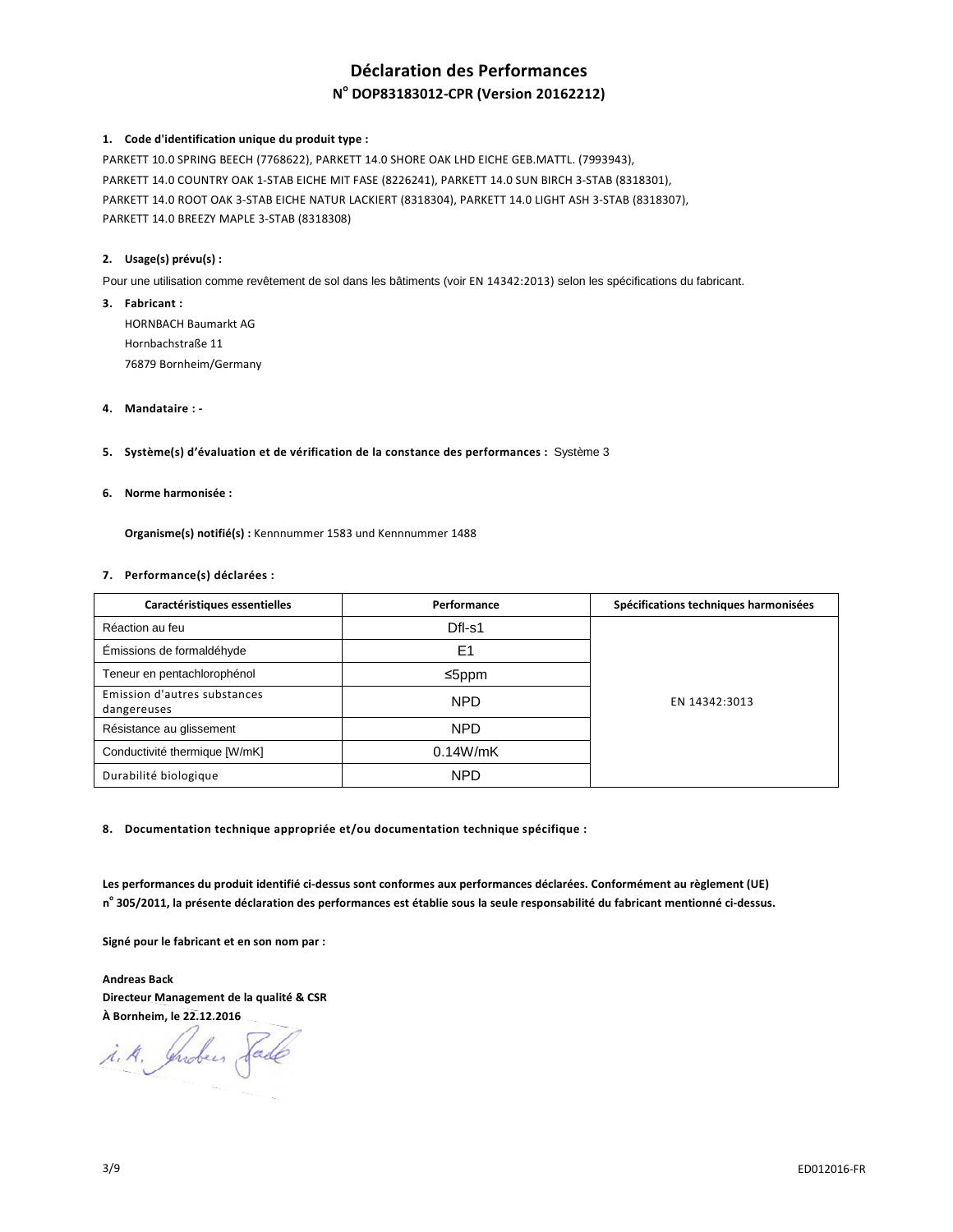# **Dichiarazione di Prestazione N. DOP83183012-CPR (Versione 20162212)**

## **1. Codice di identificazione unico del prodotto-tipo:**

PARKETT 10.0 SPRING BEECH (7768622), PARKETT 14.0 SHORE OAK LHD EICHE GEB.MATTL. (7993943), PARKETT 14.0 COUNTRY OAK 1-STAB EICHE MIT FASE (8226241), PARKETT 14.0 SUN BIRCH 3-STAB (8318301), PARKETT 14.0 ROOT OAK 3-STAB EICHE NATUR LACKIERT (8318304), PARKETT 14.0 LIGHT ASH 3-STAB (8318307), PARKETT 14.0 BREEZY MAPLE 3-STAB (8318308)

## **2. Usi previsti:**

Per l'uso come pavimentazione in edifici (vedi EN 14342:2013) secondo le specifiche del produttore.

- **3. Fabbricante:**  HORNBACH Baumarkt AG Hornbachstraße 11 76879 Bornheim/Germany
- **4. Mandatario:**
- **5. Sistemi di VVCP:** Sistema 3
- **6. Norma armonizzata:**

 **Organismi notificati:** Kennnummer 1583 und Kennnummer 1488

#### **7. Prestazioni dichiarate:**

| Caratteristiche essenziali                  | Prestazioni | Specifiche tecniche armonizzate |
|---------------------------------------------|-------------|---------------------------------|
| Comportamento al fuoco                      | Dfl-s1      |                                 |
| Emissione di formaldeide                    | E1          |                                 |
| Pentaclorofenolo                            | ≤5ppm       |                                 |
| Emissione di ulteriori materiali pericolosi | <b>NPD</b>  | EN 14342:3013                   |
| Resistenza allo scivolamento                | <b>NPD</b>  |                                 |
| Conduttività termica [W/mK]                 | 0.14W/mK    |                                 |
| Resistenza biologica                        | <b>NPD</b>  |                                 |

**8. Documentazione tecnica appropriata e/o documentazione tecnica specifica:** 

**La prestazione del prodotto sopra identificato è conforme all'insieme delle prestazioni dichiarate. La presente dichiarazione di responsabilità viene emessa, in conformità al regolamento (UE) n. 305/2011, sotto la sola responsabilità del fabbricante sopra identificato.** 

**Firmato a nome e per conto del fabbricante da:** 

**Andreas Back Responsabile Qualità & CSR In Bornheim addì 22.12.2016**

i. A. Indees Sade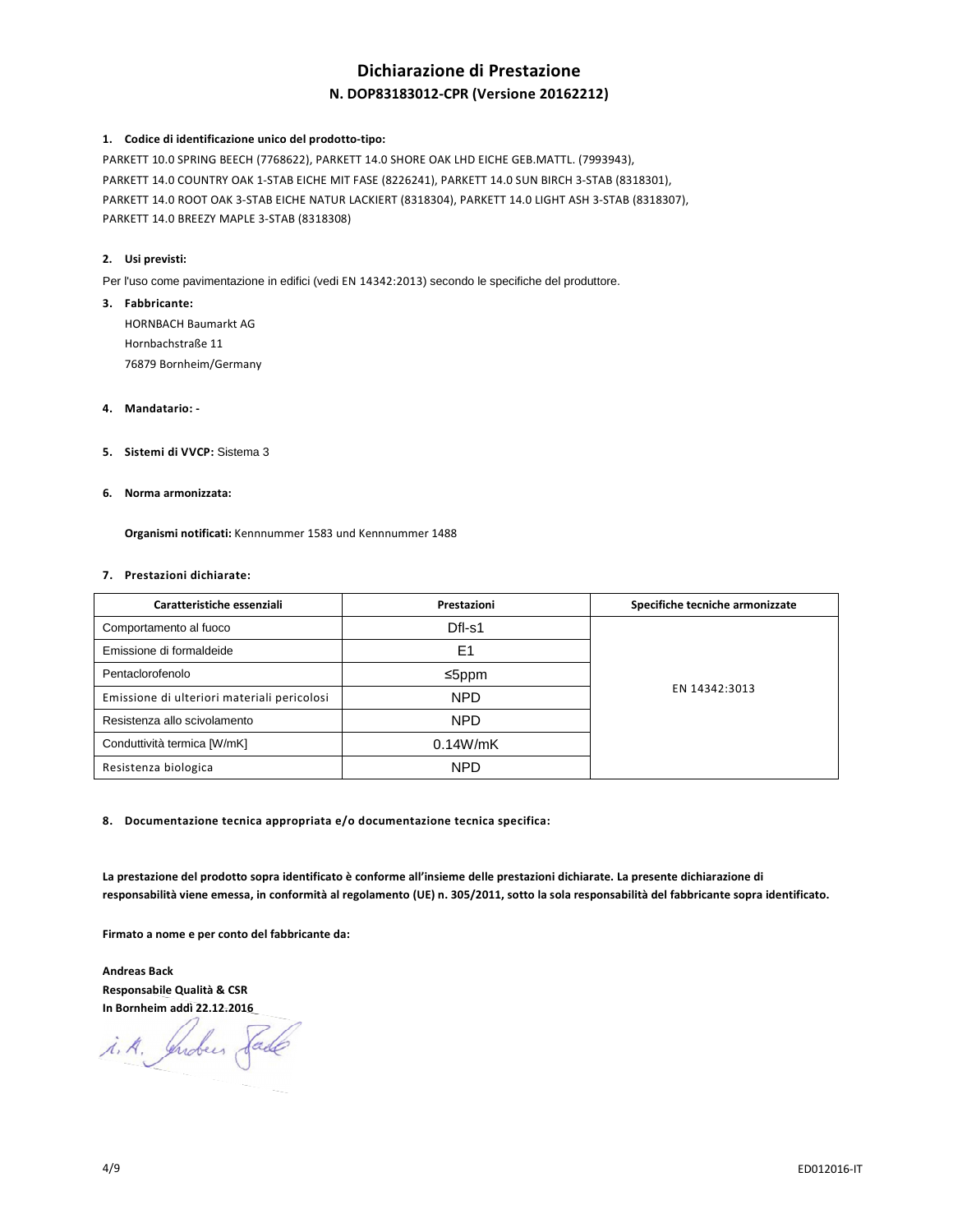# **Prestatieverklaring Nr. DOP83183012-CPR (Versie 20162212)**

## **1. Unieke identificatiecode van het producttype:**

PARKETT 10.0 SPRING BEECH (7768622), PARKETT 14.0 SHORE OAK LHD EICHE GEB.MATTL. (7993943), PARKETT 14.0 COUNTRY OAK 1-STAB EICHE MIT FASE (8226241), PARKETT 14.0 SUN BIRCH 3-STAB (8318301), PARKETT 14.0 ROOT OAK 3-STAB EICHE NATUR LACKIERT (8318304), PARKETT 14.0 LIGHT ASH 3-STAB (8318307), PARKETT 14.0 BREEZY MAPLE 3-STAB (8318308)

## **2. Beoogd(e) gebruik(en):**

Voor gebruik als vloerbekleding in gebouwen (zie EN 14342:2013) volgens de specificaties van de fabrikant.

- **3. Fabrikant:**  HORNBACH Baumarkt AG Hornbachstraße 11 76879 Bornheim/Germany
- **4. Gemachtigde:**
- **5. Het system of de systemen voor de beoordeling en verificatie van de prestatiebestendigheid:** Systeem 3

#### **6. Geharmoniseerde norm:**

 **Aangemelde instantie(s):** Kennnummer 1583 und Kennnummer 1488

## **7. Aangegeven prestatie(s):**

| Essentiële kenmerken                   | Vermogen   | Geharmoniseerde technische specificatie |
|----------------------------------------|------------|-----------------------------------------|
| Reactie bij brand                      | Dfl-s1     |                                         |
| Uitstoot van formaldehyde              | E1         |                                         |
| Gehalte pentachloorfenol               | ≤5ppm      |                                         |
| Afgifte van andere gevaarlijke stoffen | <b>NPD</b> | EN 14342:3013                           |
| Slipweerstand                          | <b>NPD</b> |                                         |
| Warmtegeleiding [W/mK]                 | 0.14W/mK   |                                         |
| Biologische stabiliteit                | <b>NPD</b> |                                         |

**8. Geëigende technische documentatie en/of specifieke technische documentatie:** 

**De prestaties van het hierboven omschreven product zijn conform de aangegeven prestaties. Deze prestatieverklaring wordt in overeenstemming met Verordening (EU) nr. 305/2011 onder de exclusieve verantwoordelijkheid van de hierboven vermelde fabrikant verstrekt.** 

**Ondertekend voor en namens de fabrikant door:** 

**Andreas Back hoofd Kwaliteitsmanagement & CSR Te Bornheim op 22.12.2016** 

i. A. Juden Sade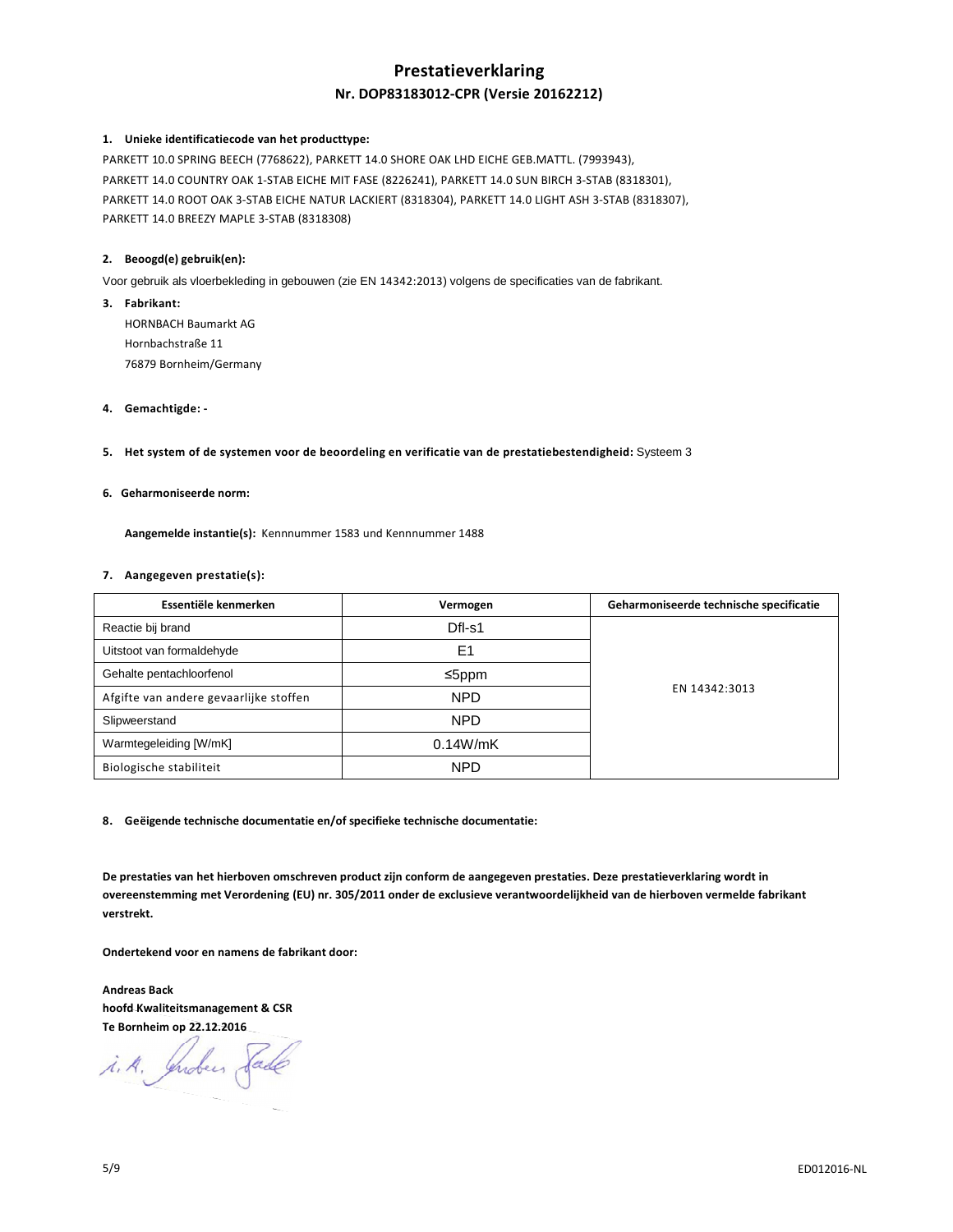# **Prestandadeklaration Nr DOP83183012-CPR (Version 20162212)**

#### **1. Produkttypens unika identifikationskod:**

PARKETT 10.0 SPRING BEECH (7768622), PARKETT 14.0 SHORE OAK LHD EICHE GEB.MATTL. (7993943), PARKETT 14.0 COUNTRY OAK 1-STAB EICHE MIT FASE (8226241), PARKETT 14.0 SUN BIRCH 3-STAB (8318301), PARKETT 14.0 ROOT OAK 3-STAB EICHE NATUR LACKIERT (8318304), PARKETT 14.0 LIGHT ASH 3-STAB (8318307), PARKETT 14.0 BREEZY MAPLE 3-STAB (8318308)

#### **2. Avsedd användning/avsedda användningar:**

För användning som golvbeläggning i byggnader (se EN 14342:2013) enligt tillverkarens specifikationer.

**3. Tillverkare:**  HORNBACH Baumarkt AG Hornbachstraße 11 76879 Bornheim/Germany

#### **4. Tillverkarens representant: -**

**5. System för bedömning och fortlöpande kontroll av prestanda:** System 3

#### **6. Harmoniserad standard:**

 **Anmält/anmälda organ:** Kennnummer 1583 und Kennnummer 1488

#### **7. Angiven prestanda:**

| Väsentliga kännetecken         | Prestanda  | Harmoniserad teknisk specifikation |
|--------------------------------|------------|------------------------------------|
| Reaktion vid brandpåverkan     | Dfl-s1     |                                    |
| formaldehyd Utsläpp            | E1         |                                    |
| Innehåll av pentaklorfenol     | ≤5ppm      |                                    |
| Utsläpp av andra farliga ämnen | <b>NPD</b> | EN 14342:3013                      |
| Halkskydd                      | <b>NPD</b> |                                    |
| termisk konduktivitet [W/mK]   | 0.14W/mK   |                                    |
| Biologisk beständighet         | <b>NPD</b> |                                    |

**8. Lämplig teknisk dokumentation och/eller särskild teknisk dokumentation:** 

**Prestandan för ovanstående produkt överensstämmer med den angivna prestandan. Denna prestandadeklaration har utfärdats i enlighet med förordning (EU) nr 305/2011 på eget ansvar av den tillverkare som anges ovan.** 

**Undertecknad på tillverkarens vägnar av:** 

**Andreas Back ledare för kvalitetsmanagement & CSR Bornheim den 22.12.2016** 

i. A. Juden Sade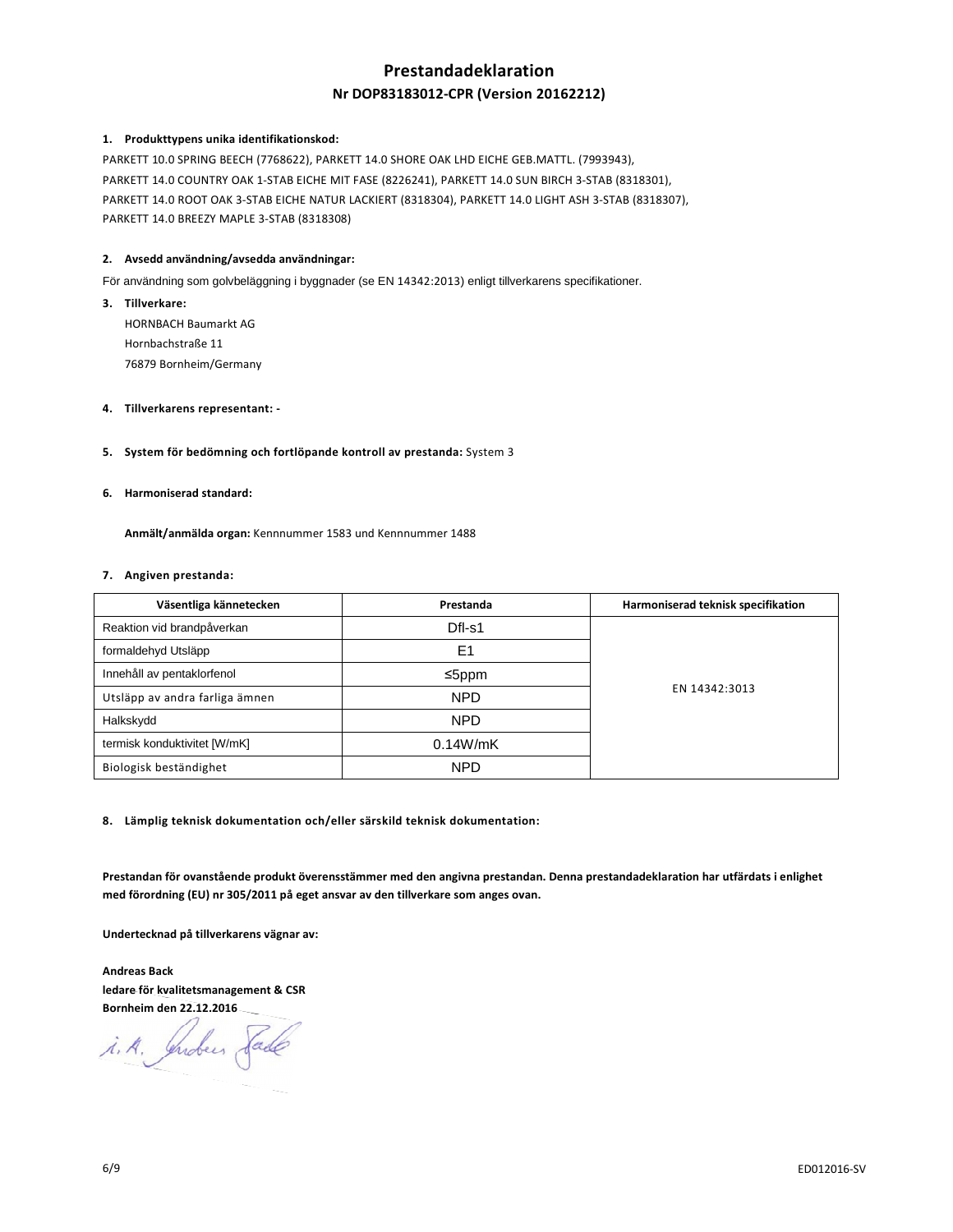# **Prohlášení o Vlastnostech č. DOP83183012-CPR (Verze 20162212)**

### **1. Jedinečný identifikační kód typu výrobku:**

PARKETT 10.0 SPRING BEECH (7768622), PARKETT 14.0 SHORE OAK LHD EICHE GEB.MATTL. (7993943), PARKETT 14.0 COUNTRY OAK 1-STAB EICHE MIT FASE (8226241), PARKETT 14.0 SUN BIRCH 3-STAB (8318301), PARKETT 14.0 ROOT OAK 3-STAB EICHE NATUR LACKIERT (8318304), PARKETT 14.0 LIGHT ASH 3-STAB (8318307), PARKETT 14.0 BREEZY MAPLE 3-STAB (8318308)

# **2. Zamýšlené/zamýšlená použití:**

Pro použití jako podlahy v budovách (viz EN 14342:2013) podle specifikace výrobce.

- **3. Výrobce:**  HORNBACH Baumarkt AG Hornbachstraße 11 76879 Bornheim/Germany
- **4. Zplnomocněný zástupce:**
- **5. Systém/systémy POSV:** Systém 3
- **6. Harmonizovaná norma:**

 **Oznámený subjekt/oznámené subjekty:** Kennnummer 1583 und Kennnummer 1488

### **7. Deklarovaná vlastnost/Deklarované vlastnosti:**

| Podstatné vlastnosti                  | Výkon      | Harmonizovaná technická specifikace |
|---------------------------------------|------------|-------------------------------------|
| Reakce na oheň                        | Dfl-s1     |                                     |
| Emise formaldehydu                    | E1         |                                     |
| Obsah pentachlorofenolu               | ≤5ppm      |                                     |
| Uvolňování dalších nebezpečných látek | <b>NPD</b> | EN 14342:3013                       |
| Odpor proti skluzu                    | <b>NPD</b> |                                     |
| Tepelná vodivost [W/mK]               | 0.14W/mK   |                                     |
| Biologická trvanlivost                | <b>NPD</b> |                                     |

**8. Příslušná technická dokumentace a/nebo specifická technická dokumentace:** 

**Vlastnosti výše uvedeného výrobku jsou ve shodě se souborem deklarovaných vlastností. Toto prohlášení o vlastnostech se v souladu s nařízením (EU) č. 305/2011 vydává na výhradní odpovědnost výrobce uvedeného výše.** 

**Podepsáno za výrobce a jeho jménem:** 

**Andreas Back vedoucí oddělení kvality & CSR V Bornheim dne 22.12.2016** 

i.A. Indees Sade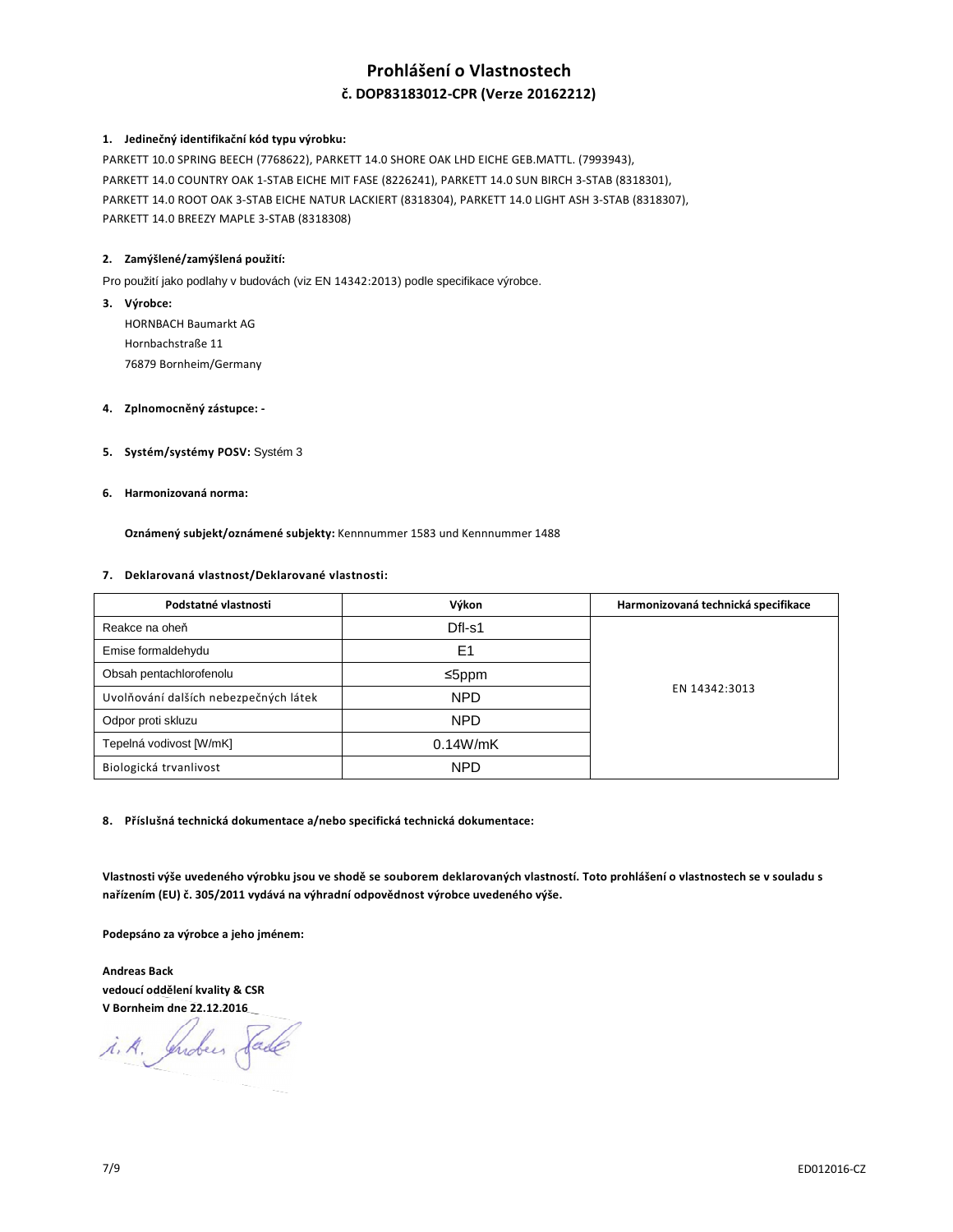# **Vyhlásenie o Parametroch č. DOP83183012-CPR (Verzia 20162212)**

### **1. Jedinečný identifikačný kód typu výrobku:**

PARKETT 10.0 SPRING BEECH (7768622), PARKETT 14.0 SHORE OAK LHD EICHE GEB.MATTL. (7993943), PARKETT 14.0 COUNTRY OAK 1-STAB EICHE MIT FASE (8226241), PARKETT 14.0 SUN BIRCH 3-STAB (8318301), PARKETT 14.0 ROOT OAK 3-STAB EICHE NATUR LACKIERT (8318304), PARKETT 14.0 LIGHT ASH 3-STAB (8318307), PARKETT 14.0 BREEZY MAPLE 3-STAB (8318308)

### **2. Zamýšľané použitie/použitia:**

Pre použitie ako podlahy v budovách (pozri EN 14342:2013) je podľa špecifikácie výrobcu.

**3. Výrobca:**  HORNBACH Baumarkt AG Hornbachstraße 11 76879 Bornheim/Germany

### **4. Splnomocnený zástupca: -**

**5. Systém(-y) posudzovania a overovania nemennosti parametrov:** Systém 3

#### **6. Harmonizovaná norma:**

 **Notifikovaný(-é) subjekt(-y):** Kennnummer 1583 und Kennnummer 1488

### **7. Deklarované parametre:**

| Podstatné znaky                 | Výkon      | Harmonizované technické špecifikácie |
|---------------------------------|------------|--------------------------------------|
| Reakcia na oheň                 | Dfl-s1     |                                      |
| Emisia formaldehydu             | E1         |                                      |
| Obsah pentachlorofenolu         | ≤5ppm      |                                      |
| Únik ďalších nebezpečných látok | <b>NPD</b> | EN 14342:3013                        |
| Odpor proti sklzu               | <b>NPD</b> |                                      |
| Tepelná vodivosť [W/mK]         | 0.14W/mK   |                                      |
| biologická životnosť            | <b>NPD</b> |                                      |

**8. Vhodná technická dokumentácia a/alebo špecifická technická dokumentácia:** 

**Uvedené parametre výrobku sú v zhode so súborom deklarovaných parametrov. Toto vyhlásenie o parametroch sa v súlade s nariadením (EU) č. 305/2011 vydáva na výhradnú zodpovednosť uvedeného výrobcu.** 

**Podpísal(-a) za a v mene výrobcu:** 

**Andreas Back vedúci manažmentu kvality & CSR V Bornheim dňa 22.12.2016** 

i.A. Indees Sade